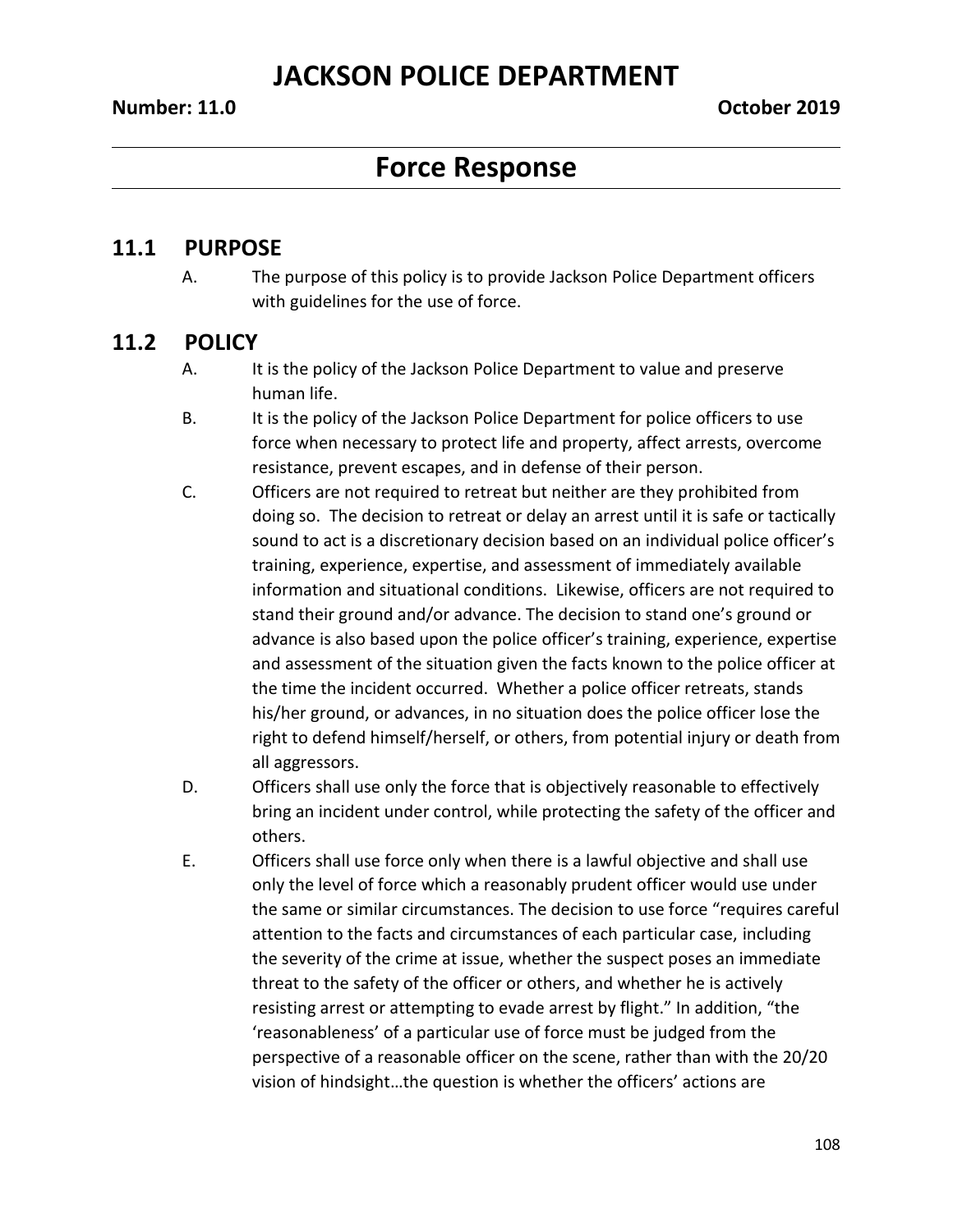#### **Number: 11.0 October 2019**

## **Force Response**

'objectively reasonable' in light of the facts and circumstances confronting them.", at the moment the force was used.

- F. The evaluation of the force will not be based on any sort of Use of Force continuum.
- G. This policy is to be reviewed regularly and any questions or concerns should be addressed to the immediate supervisor for clarification.

#### **11.3 DEFINITIONS**

- A. *Active Resistance*: The use of non-assaultive physical measures by an unarmed person, including flight, to resist and or prevent an officer from gaining control.
- B. *Choke Hold*: A physical maneuver that restricts an individual's ability to breathe or the circulation of blood to the head for the purposes of incapacitation.
- C. *De***-***escalation*: Taking action or communicating verbally or non-verbally during a potential force encounter in an attempt to stabilize the situation and reduce the immediacy of the threat so that more time, options, and resources can be called upon to resolve the situation without the use of force or with a reduction in the force necessary. De-escalation may include the use of such techniques as command presence, advisements, warnings, verbal persuasion, and tactical repositioning.
- D. *Deadly Force*: Any use of force that creates a substantial risk of causing death or serious bodily injury.
- E. *Elevated Risk Population Groups*: Individuals who are potentially at greater risk of injury or death following a use of force, including those who reasonably appear or are known to be elderly, medically infirm, physically disabled, pregnant, users of internal cardiac devices, or who have low body mass, such as small children.
- F. *Exigent Circumstances:* Those circumstances that would cause a reasonable person to believe that action is necessary to prevent physical harm to an individual, the destruction of relevant evidence, the escape of a suspect, or some other consequence improperly frustrating legitimate law enforcement efforts.
- G. *Excited delirium*: A medical disorder generally characterized by observable behaviors including extreme mental and physiological excitement, intense agitation, hyperthermia (elevated body temperature) often resulting in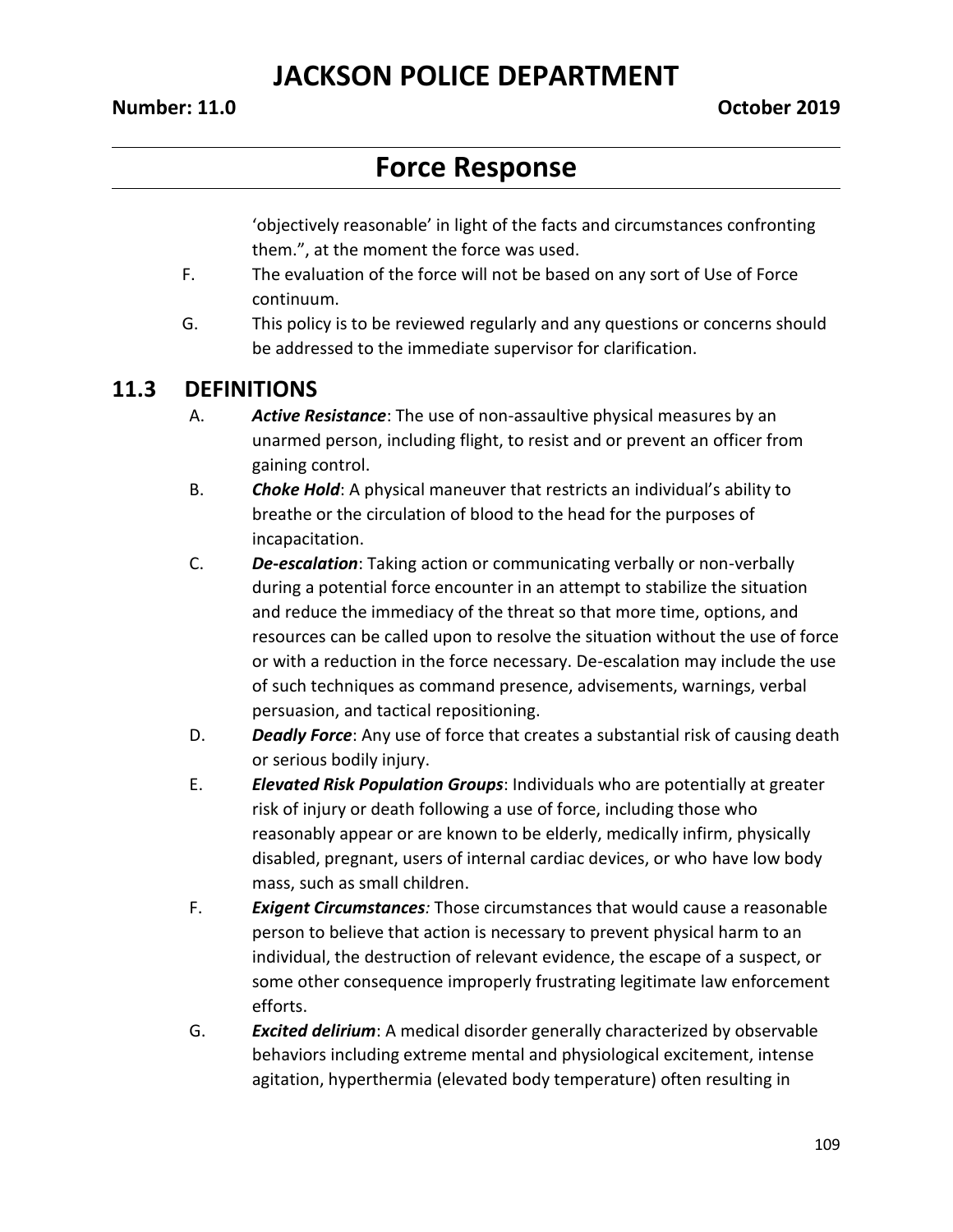#### **Number: 11.0 October 2019**

## **Force Response**

nudity, hostility, exceptional strength, endurance without apparent fatigue, and unusual calmness after restraint accompanied by a risk of sudden death.

- H. *Less-lethal force*: Any use of force other than that which is considered deadly force that involves physical efforts to control, restrain, or overcome the resistance of another.
- I. *Passive Resistance*: A refusal by an unarmed person not reasonably perceived to be an immediate threat or flight risk to comply with an officer's verbal commands or physical control techniques that does not involve the use of physical force, control, or resistance of any kind.
- J. *Objectively Reasonable:* The determination that the necessity for using force and the level of force used is based upon the officer's evaluation of the situation in light of the totality of the circumstances known to the officer at the time the force is used and upon what a reasonably prudent officer would use under the same or similar situations.
- K. *Serious Bodily Injury*: Injury that involves a substantial risk of death, protracted and obvious disfigurement, or extended loss or impairment of the function of a body part or organ.
- L. *Warning Shot:* Discharge of a firearm for compelling compliance from an individual, but not intended to cause physical injury.

#### **11.4 GENERAL PROVISIONS**

- A. Use of physical force should be re-evaluated when resistance ceases or when the incident is under control.
- B. Physical force shall not be used against individuals in restraints, except as objectively reasonable, based on the totality of the circumstances, to prevent their escape or prevent imminent bodily injury to the individual, the officer, or another person.
- C. Once the scene is safe and as soon as practical, an officer shall provide appropriate medical care consistent with his or her training to any individual who has visible injuries, complains of being injured, or requests medical attention. This may include providing first aid, requesting emergency medical services, and/or arranging for transportation to an emergency medical facility.
	- 1. Officers and supervisors should generally avoid transporting the suspect(s) in police vehicles to the hospital, unless extenuating circumstances warrant otherwise.
- D. Officers shall be aware of the general concerns present in regard to known members of an elevated risk population group as defined. Officers are not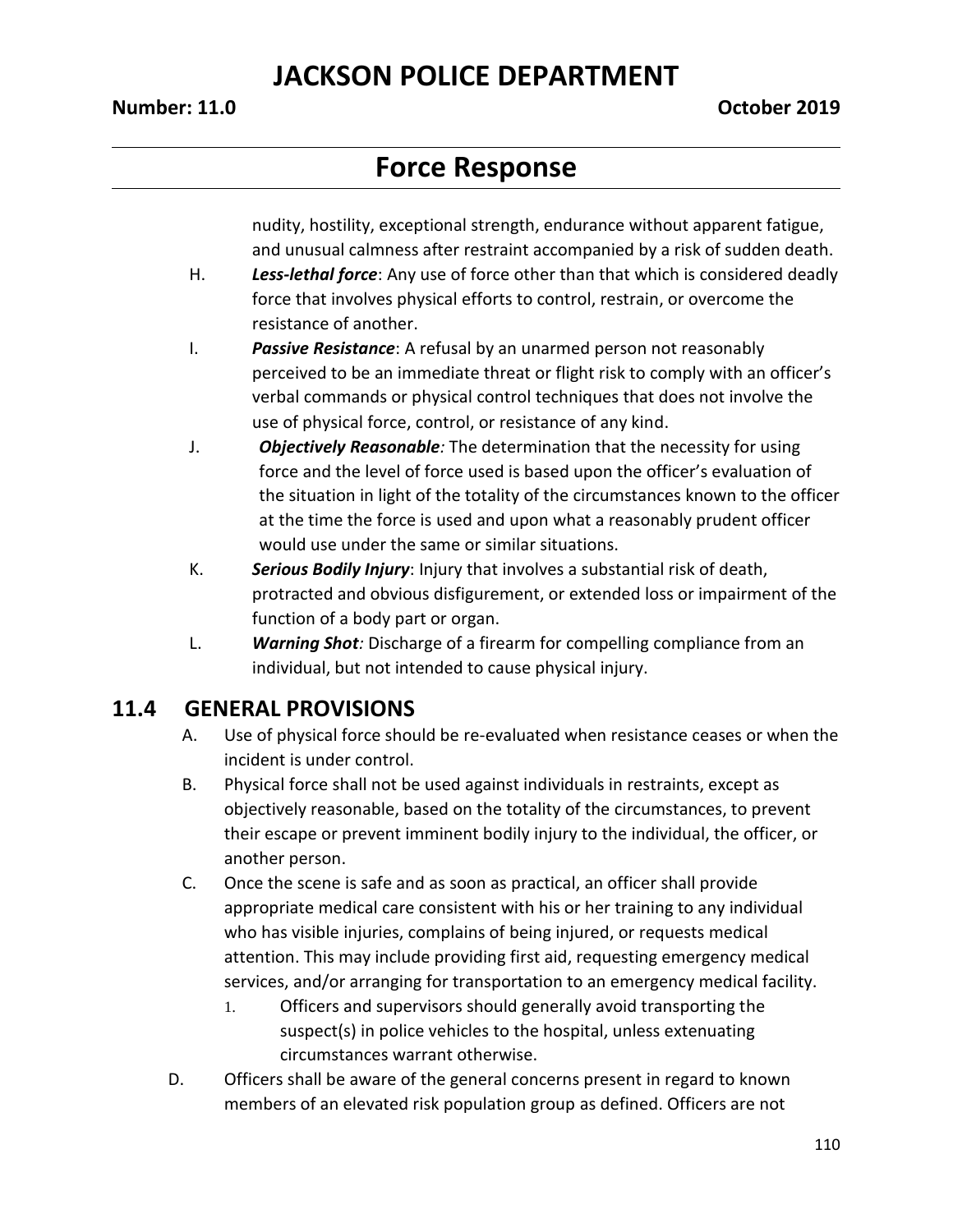#### **Number: 11.0 October 2019**

## **Force Response**

prohibited from using force on such persons but shall weigh the benefit and the enhanced risks involved.

- E. An officer, regardless of rank, has a duty to intervene to prevent or stop the use of any force being used by another officer that would not be legally permissible to use when it is safe and reasonable to do so.
- F. All uses of force shall be documented and investigated pursuant to this agency's policies.

#### **11.5 DE-ESCALATION**

- A. An officer should use de-escalation techniques and other alternatives to higher levels of force consistent with his or her training whenever feasible.
- B. Whenever feasible and when such delay will not compromise the safety of the officer or another and will not result in the destruction of evidence, escape of a suspect, or commission of a crime, an officer shall allow an individual time and opportunity to submit to verbal commands before force is used.

### **11.6 USE OF LESS LETHAL FORCE**

- A. When de-escalation techniques are not effective or feasible, an officer may consider the use of less-lethal force to control a non-compliant or actively resistant individual. An officer is authorized to use agency-approved, less-lethal force techniques and issued equipment:
	- 1. To protect the officer or others from immediate physical harm,
	- 2. To restrain or subdue an individual who is actively resisting or evading arrest, or
	- 3. To bring an unlawful situation safely and effectively under control.

### **11.7 USE OF DEADLY FORCE**

- A. An officer is authorized to use deadly force when it is objectively reasonable under the totality of the circumstances. Use of deadly force is justified when one or both of the following apply:
	- 1. To protect the officer or others from what is reasonably believed to be an immediate threat of death or serious bodily injury.
	- 2. To prevent the escape of a fleeing subject when the officer has probable cause to believe that the person has committed, or intends to commit a felony involving serious bodily injury or death, and the officer reasonably believes that there is an imminent risk of serious bodily injury or death to the officer or another if the subject is not immediately apprehended.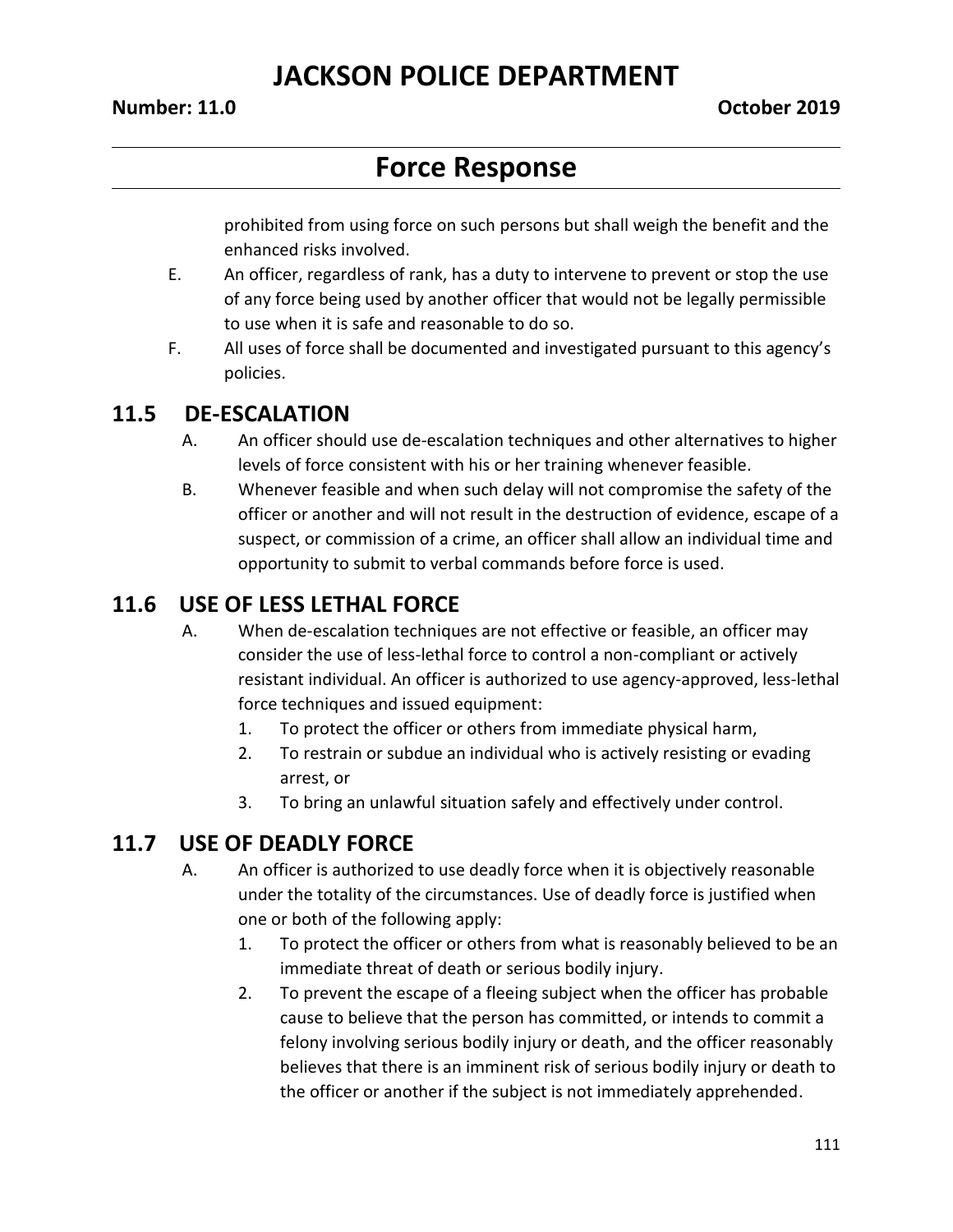#### **Number: 11.0 October 2019**

## **Force Response**

- B. Where feasible, the officer shall identify himself or herself as a law enforcement officer and warn of his or her intent to use deadly force.
- C. Deadly Force Restrictions
	- 1. Deadly force should not be used against persons whose actions pose only a threat to themselves or property.

#### **11.8 TRAINING**

- A. All officers shall receive regular training on this agency's use of force policy and related legal updates.
- B. In addition, training shall be provided on a regular basis and designed to:
	- 1. Provide techniques for the use of and reinforce the importance of deescalation; simulate actual shooting situations and conditions; and enhance officers' discretion and judgment in using less-lethal and deadly force in accordance with this policy.
	- 2. All use-of-force training shall be documented.
- C. No officer shall use any use of force technique or equipment without first receiving the appropriate training.

#### **11.9 DEPARTMENTAL APPROVED FORCE RESPONSES**

- A. Handcuffs
- B. Leg restraints
- C. Hobbles
- D. Soft-hand techniques
- E. Hard-hand techniques
- F. Chemical agents
- G. Impact tools
- H. Improvised tools
- I. Less-lethal munitions
- J. Knife
- K. Firearms
- L. Vehicles
- M. Approved vehicular stopping devices; such as Stop Sticks
- N. Conducted Energy Weapon (CEW)

#### **11.10 PROCEDURES FOR APPROVED FORCE RESPONSES**

#### A. **Handcuffs**

1. Only department approved handcuffs will be used.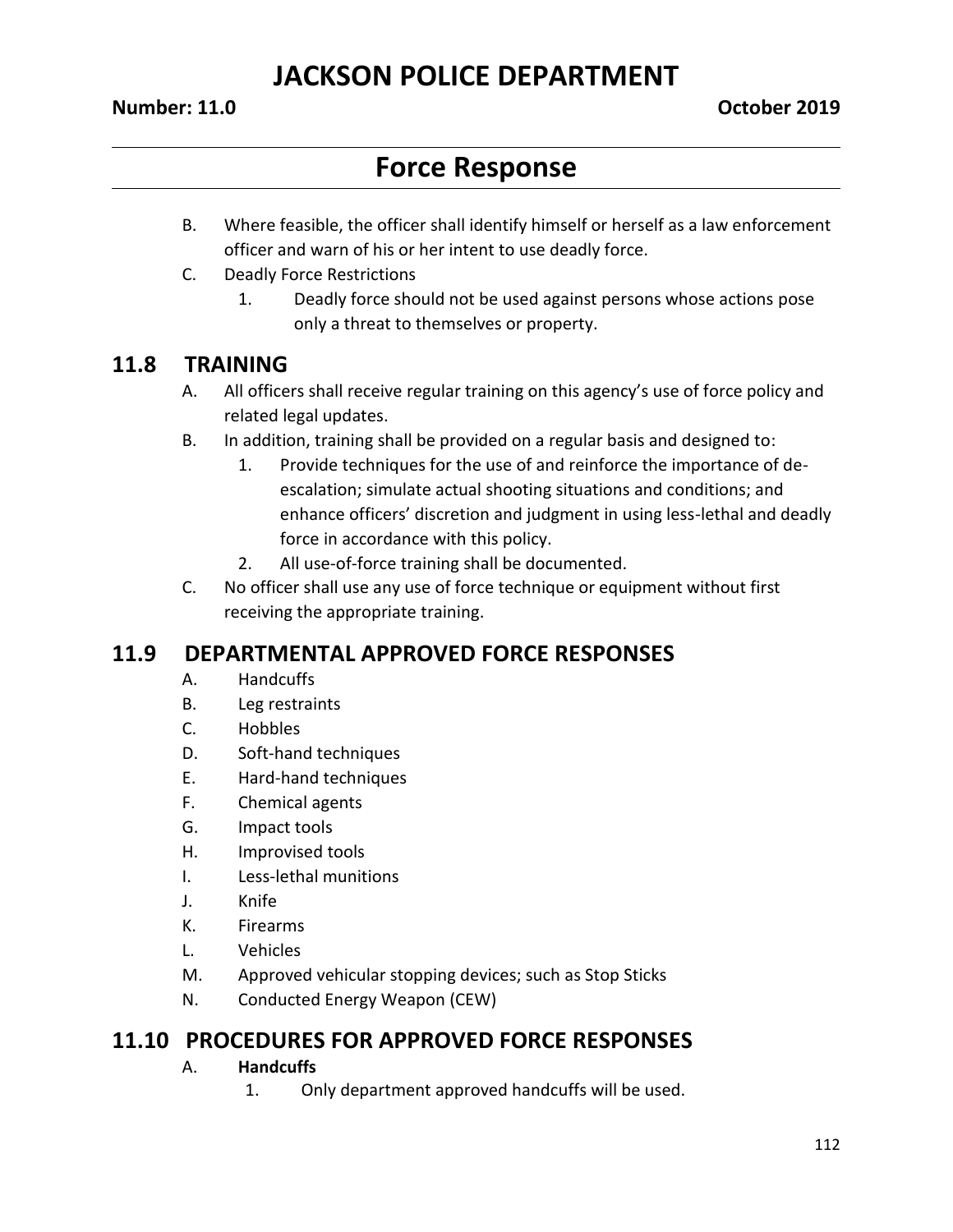#### **Number: 11.0 October 2019**

## **Force Response**

- 2. Handcuffs may be chain and/or hinged, stainless or black in color. Department issued flex-cuffs may also be used when handcuffs are not available or practical.
- 3. Generally, all persons are to be handcuffed behind their backs and secured in order to prevent escape, prevent injury to the prisoner, public or officer and to prevent damage to police equipment or the destruction of evidence.
	- a. The department recognizes there may be unique circumstances requiring that alternative methods of handcuffing be considered. Sick, injured, previously injured, frail, or disabled arrestees (i.e., those with casts, prosthetic devices, etc.) shall be handcuffed in a manner deemed appropriate by the arresting officer to accommodate the unique circumstance the arrestee may have.
	- b. In these unique circumstances, additional methods of handcuffing may be considered (i.e. handcuffing in the front; no handcuffing of the very elderly if thoroughly searched and appropriate; use of additional pairs of handcuffs to lengthen restraint distances on large framed subjects, second officer observation in cage). Officers are responsible for giving due consideration to the totality of the circumstances when deciding if additional methods of handcuffing are necessary or not in any given situation.
- 4. Handcuffs shall be double locked and checked for proper tightness as trained at the time they are placed on a subject or as soon thereafter as it can be safely achieved.
- 5. The use of belly chains and/or ankle irons are permitted for prolonged transports or for court, medical care, in custody interviews, or other unique circumstances as approved by a supervisor.
- 6. Officers are required to re-evaluate any restraints used for proper fit, as necessary, during prolonged transports or if the arrestee complains of pain from the restraints. Officers shall document in their arrest report if restraints are adjusted and the reason for adjusting them. As a standard practice, anytime handcuffs are applied to an arrestee, officers shall note in their arrest report that the handcuffs were double locked and checked for proper tightness.

#### B. **Leg Restraints**

1. Only department approved leg restraints are to be used.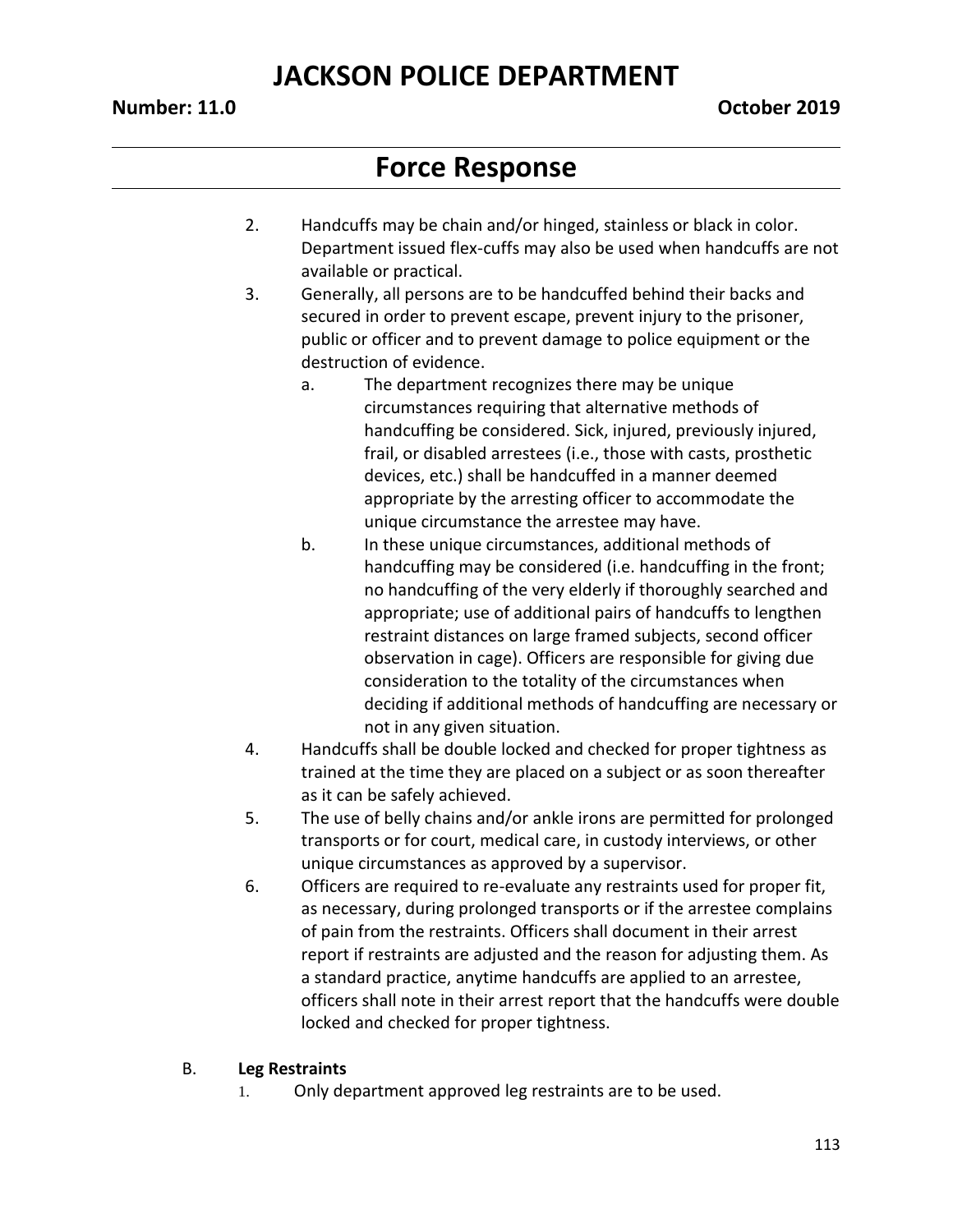#### **Number: 11.0 October 2019**

## **Force Response**

- 2. Leg restraints are any strap, rope, chain, leg cuff, or other device designed for and used to secure the legs or ankles of an arrestee as approved by the department.
- 3. Leg restraints may be used at the officer's discretion for violent and combative subjects in order to prevent escape, prevent injury to the prisoner or officer and to prevent damage to police equipment.
- 4. Leg restraints shall be applied in such a way as they do not deliberately restrict blood flow. Officers are required to re-evaluate leg restraints used for proper fit, as necessary, during prolonged transports or if the arrestee complains of pain from the restraints. Officers shall document in their arrest report if restraints are adjusted and the reason for adjusting them. As a standard practice, anytime leg restraints are applied to an arrestee, officers shall note in their arrest report that leg restraints were used and checked for proper tightness.

#### C. **Hobbles**

- 1. Only department approved hobbles are to be used.
- 2. Hobbles are defined as any rope, strap, or chain used to bind the legs or a leg restraint to handcuffs attached to a subject's wrists.
- 3. Hobbles may be used at the officer's discretion for violent and combative subjects in order to prevent escape, prevent injury to the prisoner or officer and to prevent damage to police equipment.
- 4. The separation between the wrist and ankle shall be no less than fourteen (14) inches.
- 5. At no time should a hobbled subject be left alone.
- 6. A hobbled subject should be placed upon his/her side as soon as possible to reduce pressure on the chest. No person shall be intentionally placed on his/her stomach in a prone position during transport.
- 7. Police officers should use extreme care when applying a hobble and should have EMS respond to the scene if the subject is displaying behavioral cues indicating potential medical problems that could lead to cardiac or respiratory arrest. If any change in medical condition occurs, such as labored breathing or a period of sudden tranquility, the officer shall immediately release the hobble and request EMS services without undue delay.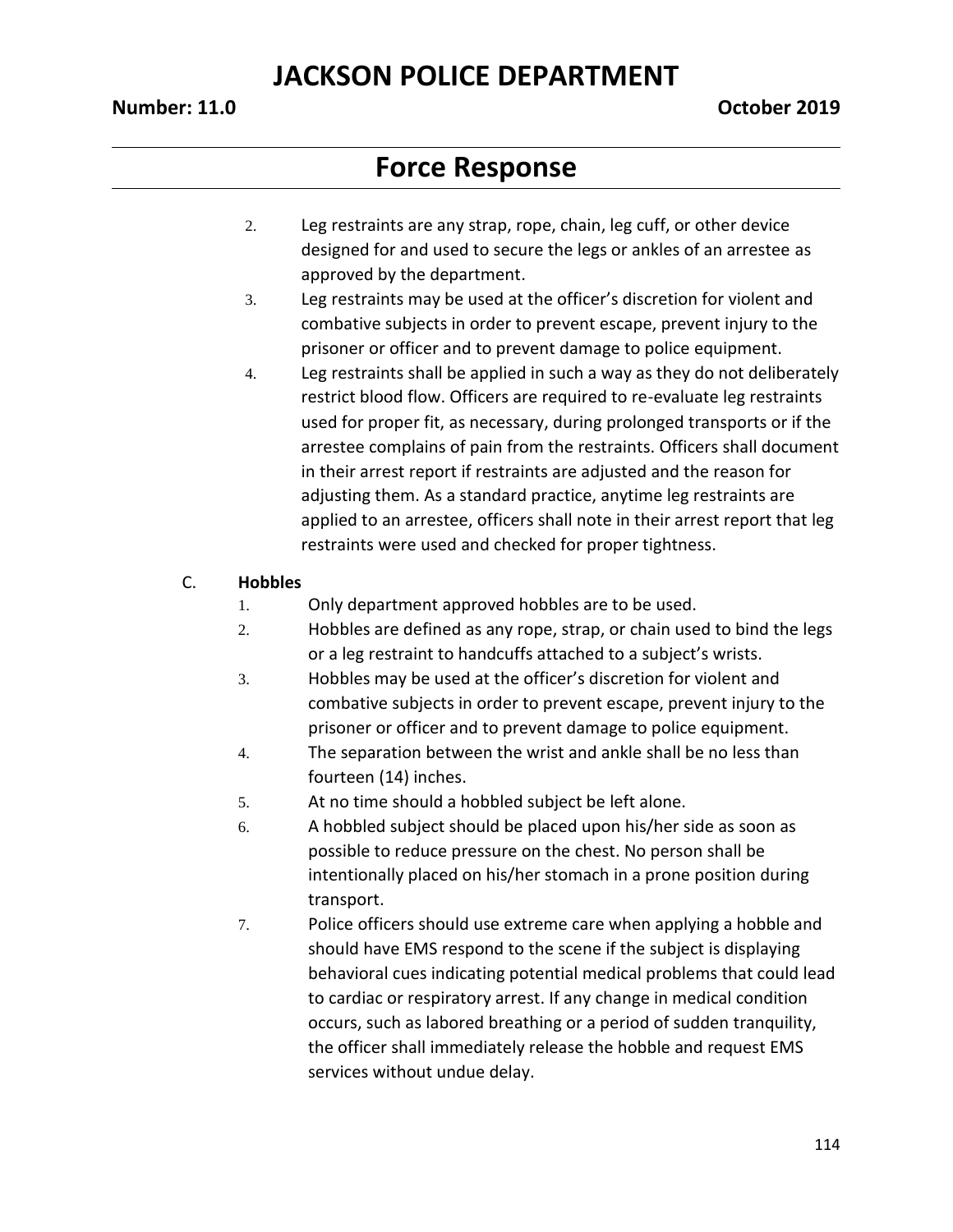#### **Number: 11.0 October 2019**

## **Force Response**

#### D. **Soft-hand techniques**

- 1. Soft-hand techniques are defined as physical restraint and control holds and include ground and/or fixed surface stabilization. Soft-hand techniques may be used to accomplish a lawful police objective when it is objectively reasonable based on the totality of the circumstances.
	- a. Choke holds are prohibited unless deadly force is legally justified.
- 2. An officer's use of a department approved physical restraint or control hold to gain compliance or effect an arrest does NOT require a Use of Force for report, so long as the suspect does not require medical attention, complains of injury, or the incident is likely to be controversial, (see use of force reporting requirements).

#### E. **Hard-hand techniques**

- 1. Hard-hand techniques are defined as strikes, kicks, and throws. Hardhand techniques may be used to accomplish a lawful police objective when it is objectively reasonable based on the totality of the circumstances.
- 2. Officers shall not intentionally target the throat, unless deadly force is legally justified.
- 3. Officers shall be aware of the general concerns present when using hard-hand techniques on a known member of an elevated risk population group. Officers are not prohibited from using hard-hand techniques on such persons when necessary but shall limit use to those exceptional circumstances where the potential benefit reasonably outweighs the enhanced risks involved.

#### F. **Chemical agents**

- 1. General use
	- a. Only chemical agents issued by the Jackson Police Department will be used.
	- b. Chemical agents shall be used in accordance with current training standards and the directions provided by the manufacturer.
	- c. Chemical agents are irritating to the eyes, nose and skin. Officers using a chemical agent will ensure that persons exposed to such agents receive first aid treatment as soon as practical. When booking subjects exposed to chemical agents, jail personnel will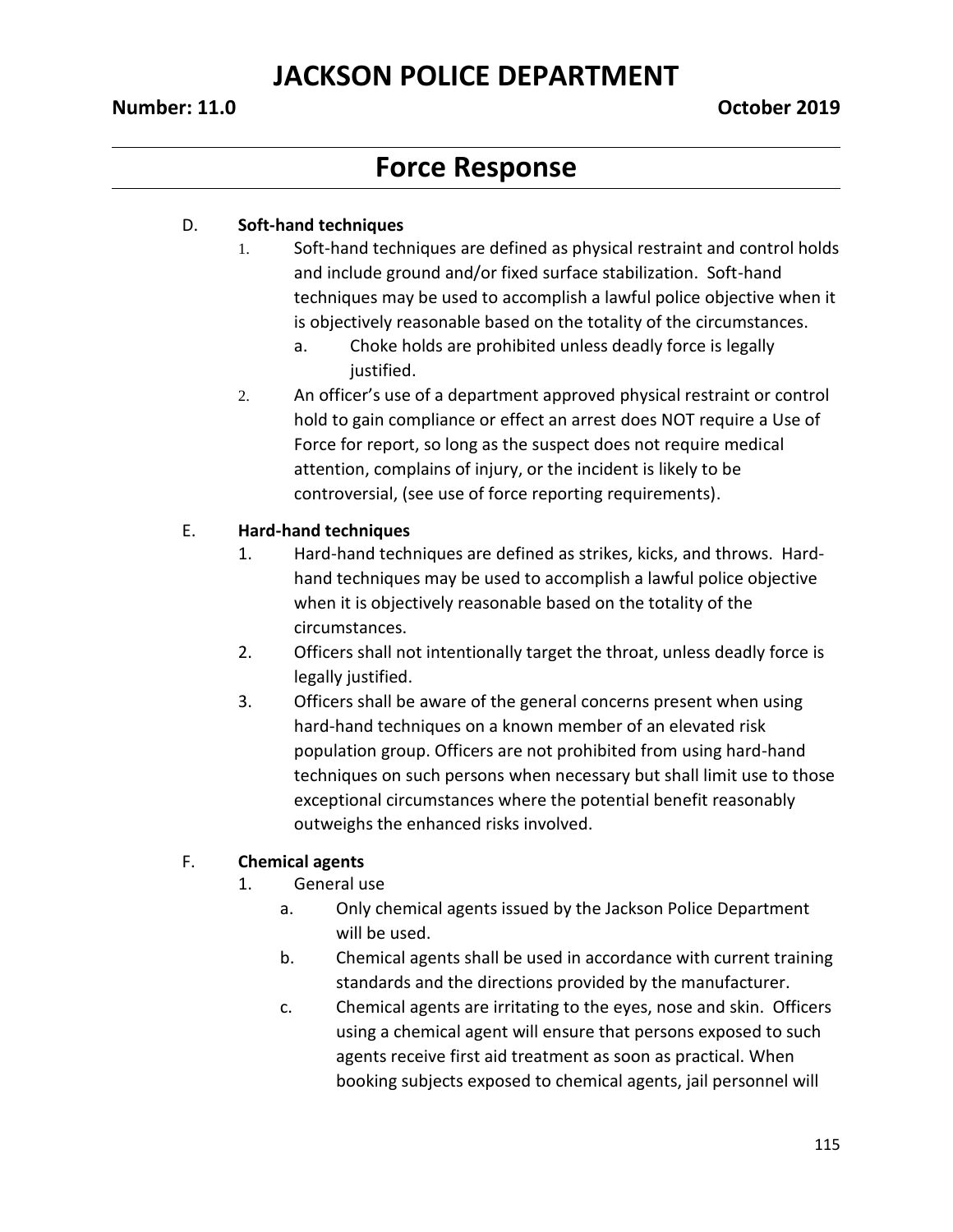# **Force Response**

be advised of this fact to prevent contamination of other jail occupants and/or custodial personnel.

- 2. Chemical agents shall not be used:
	- a. On individuals who are only passively resisting and/or are not reasonably perceived as an immediate threat or flight risk.
	- b. On individuals in restraints, except as objectively reasonable to prevent their escape or prevent imminent bodily injury to the individual, the officer, or another person.
	- c. On a person who is in physical control of any vehicle (to include motorcycles, bicycles, scooters, skateboards, etc.) in motion or about to become in motion except when deadly force would be justified.
	- d. When the officer has a reasonable belief that deployment may cause serious injury or death from situational hazards including falling, or because it may be ignited by a close ignition source, except when deadly force would be justified.

#### G. **Impact tools**

- 1. General use
	- a. Only department approved impact tools will be used: ASP (Armament Systems and Procedures) baton or straight baton.
	- b. Officers shall not intentionally target a suspect's head and neck unless deadly force is authorized.
- 2. Impact Weapons shall not be used:
	- a. On individuals who are only passively resist and/or are not reasonably perceived as an immediate threat or flight risk; excepting that it may be used as a leveraging tool or as an instrument for a control hold.
	- b. On individuals in restraints, except as objectively reasonable to prevent their escape or prevent imminent bodily injury to the individual, the officer, or another person.
	- c. When the officer has a reasonable belief that deployment may cause serious injury or death from situational hazards including falling, except when deadly force would be justified.

#### H. **Improvised tools**

1. May be used in sudden defensive encounters and are subject to the same guidelines as other impact tools.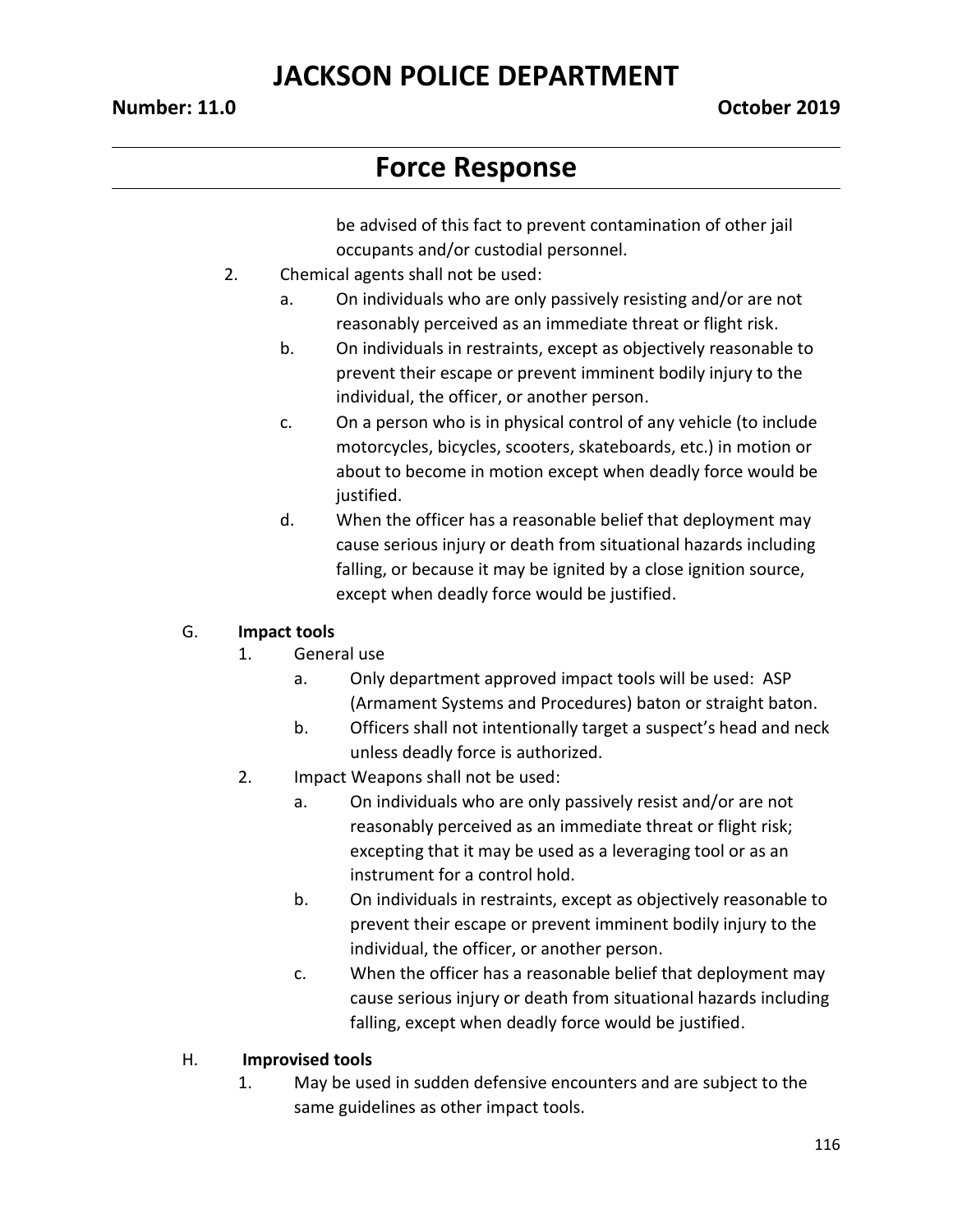# **Force Response**

- a. Citation book
- b. Flashlight, etc.

#### I. **Less-lethal munitions**

- 1. General use
	- a. Only department issued, projectile impact munitions shall be used.
	- b. Because projectile impact weapons have the potential to cause serious injury or death, this type of weapon will only be used in the following circumstances:
		- i. Officers shall consider whether the potential benefit of using less lethal munitions reasonably outweighs the risks involved.
		- ii. At all times the less-lethal operator should have lethal cover from at least one other officer. Less lethal munitions should be deployed from a position of cover whenever possible.
		- iii. Officers shall issue verbal and visual warnings consistent with training prior to deploying less lethal munitions, and allow a reasonable amount of time for the subject to comply unless doing so would increase the risk of injury to officers or the subject involved.
		- iv. Officers shall notify assisting officers that they intend to deploy the less lethal munitions, unless doing so would increase the risk of injury to officers or the subject involved.
		- v. The less lethal operator shall not intentionally target the head, throat, face, arms, spine, or groin area of a suspect unless deadly force would be justified.
	- c. The preferred target areas for Safariland drag stabilized bean bags issued to officers are as follows:
		- i. 0'- 20': Less Lethal Munitions are NOT allowed unless deadly force would be justified.
		- ii. 20'-50': The suspect's legs and buttocks are the preferred target.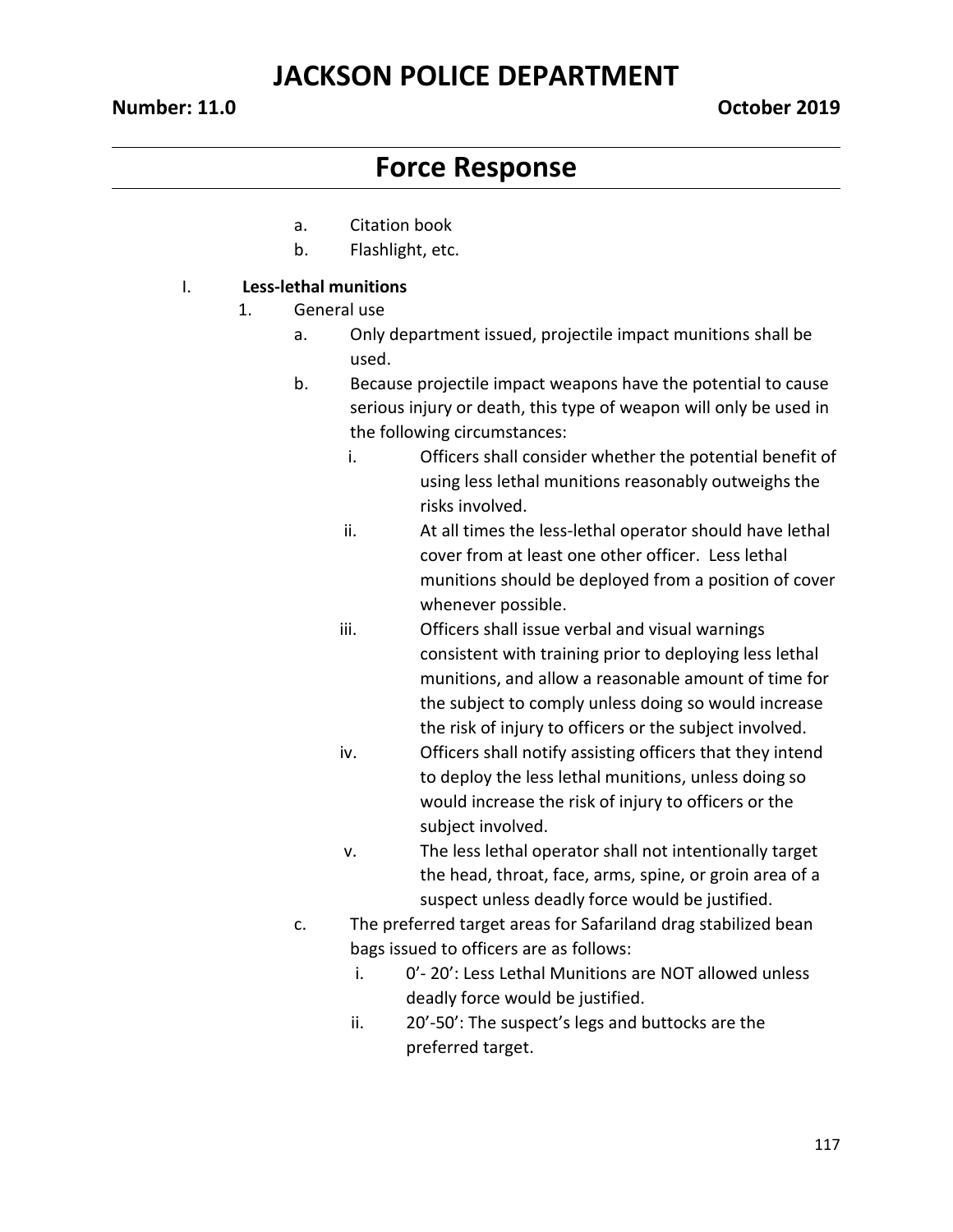- iii. 50'-75': The suspect's legs and buttocks are the preferred target, but the thorax between the nipple line and the waistline is acceptable as well.
- iv. The department recognizes that under tense and rapidly evolving situations that determining exact distances may be impossible. Therefore, all targeting ranges shall be based on the Officer's best estimates under the specific circumstances at the time of deployment.
- d. When engaging a target, the deploying officer should evaluate the effectiveness of each round during the volley. Compliance and/or incapacitation is the desired goal and alternative target areas should be considered when rounds are not effective (within the guidelines listed above).
- e. All suspects struck with less lethal munitions shall be taken to St. John's Medical Center for evaluation and treatment as soon as practical, prior to being taken to the jail.
- J. **Knives**
	- 1. Officers are authorized to carry knives while on-duty for utilitarian purposes. They are not to be used as a force option unless deadly force is authorized.
	- 2. Knives shall meet the following requirements:
		- a. Folding Blades: The cutting edge may be straight and/or serrated with a blade length of not more than 4.5 inches.
		- b. Fixed Blades: The cutting edge may be straight and/or serrated with a blade length of not more than 4.5 inches.
	- 3. Police knives shall be secured in either a scabbard (for fixed blades) or folded and secured by a fastening device so as to ensure officer safety, knife retention, and concealment. The blade and securing device shall be carried in a concealed manner.
- K. **Firearms**
	- 1. Only department authorized firearms will be used. (See JPD Policy 26.0 Firearms for guidelines)
	- 2. An officer may use a firearm as a deadly force option when it is objectively reasonable based on the totality of the circumstances in self-defense or in defense of another person's life.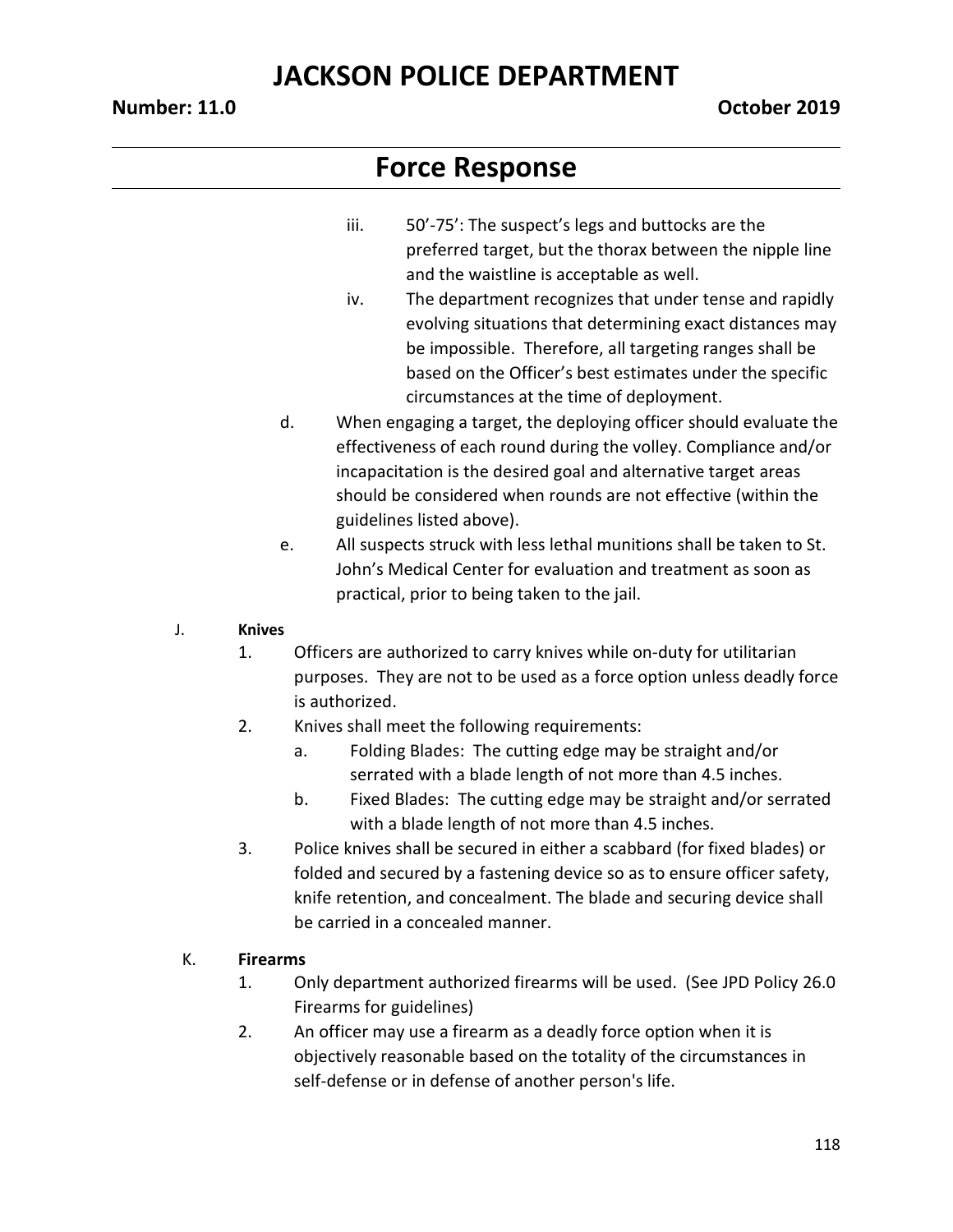#### **Number: 11.0 October 2019**

## **Force Response**

- 3. Warning shots are allowed, but there is no legal obligation to do so. The officer shall not fire a warning shot unless:
	- a. There is a defined target.
	- b. The use of deadly force is justified.
	- c. The warning shot will not pose a substantial risk of injury or death to the officer or others.
- 4. Firearms shall not be discharged at a person in a moving vehicle unless:
	- a. A person in the vehicle is threatening the officer or another person with deadly force by means other than the vehicle.
	- b. The vehicle is operated in a manner deliberately intended to strike an officer or another person, and all other reasonable means of defense have been exhausted (or are not present or practical), which includes moving out of the path of the vehicle.
- 5. Firearms shall not be discharged at a moving vehicle for purposes of stopping the vehicle except where deadly force is authorized.
- 6. Firearms shall not be discharged from a moving vehicle except in exigent circumstances. In these situations, an officer must have an articulable reason for this use of deadly force.
- 7. An officer's deployment of a firearm, whether pointed at a suspect or not, is NOT considered a Use of Force so long as the firearm is not discharged or used as an impact weapon.

#### L. **Vehicles**

1. A police vehicle may be used as a force option when deadly force is authorized and other means have been exhausted or are not practical. In these situations, an officer must have an articulable reason for this use of deadly force.

#### M. **Approved vehicular stopping devices** See JPD Policy 12.14.P for use guidelines.

#### N. **Conducted Energy Weapon (CEW)**

- 1. Only department issued CEWs will be used.
- 2. Weapon Readiness
	- a. The CEW shall be carried in an approve holster.
		- i. As carried on gun belts: on the side of the body opposite the service handgun for weak hand draw.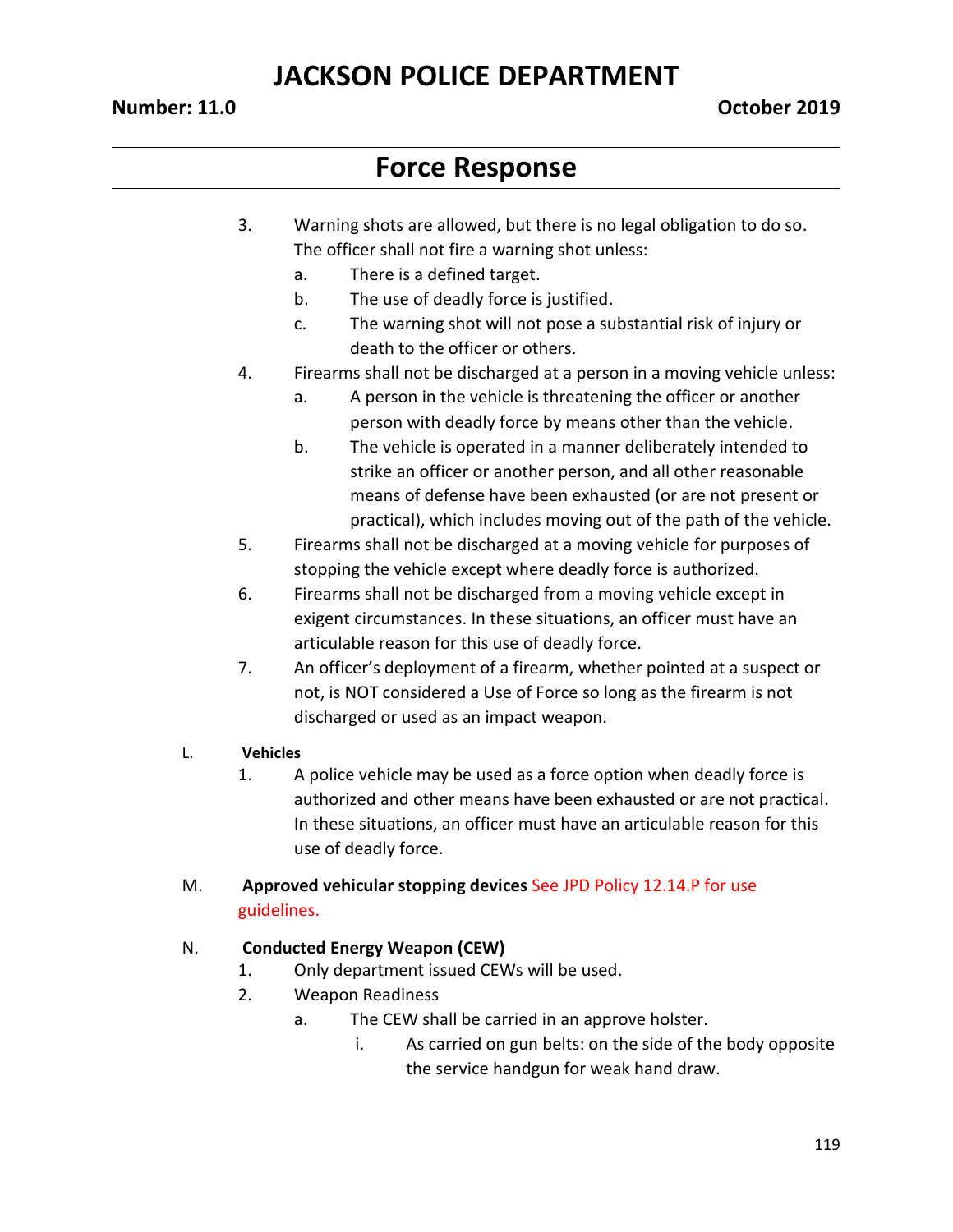#### **Number: 11.0 October 2019**

- ii. As carried on vests: on the side of the body opposite the service handgun for cross draw or on the same side of the body as the service handgun for weak-hand draw.
- b. Modifications or repairs to the device shall be performed only by a trained technician and consistent with the manufacturer's guidelines and directions.
- 3. General considerations for use
	- a. The CEW is authorized to be used
		- i. To protect the officer or others from reasonably perceived immediate threat of physical harm,
		- ii. To restrain or subdue an individual who is actively resisting or evading arrest by flight,
	- b. The CEW shall not be used
		- i. On individuals who are only passively resisting and/or are not reasonably perceived as an immediate threat or flight risk;
		- ii. When the officer has a reasonable belief that deployment may cause serious injury or death from situational hazards including falling, drowning, or igniting a potentially explosive or flammable material or substance, except when deadly force would be justified; or
		- iii. On a person who is in physical control of any vehicle (to include motorcycles, bicycles, scooters, skateboards, etc.) in motion or about to become in motion except when deadly force would be justified.
	- c. Officers shall not intentionally activate more than one CEW against a subject at one time.
	- d. Officers shall energize a subject no longer than objectively reasonable to overcome resistance and bring the subject under control and shall not be permitted to have more than three (3) successive discharges before considering alternative control techniques. Each justification for a discharge shall stand alone and require the officer to have a new justification for the need for an additional discharge.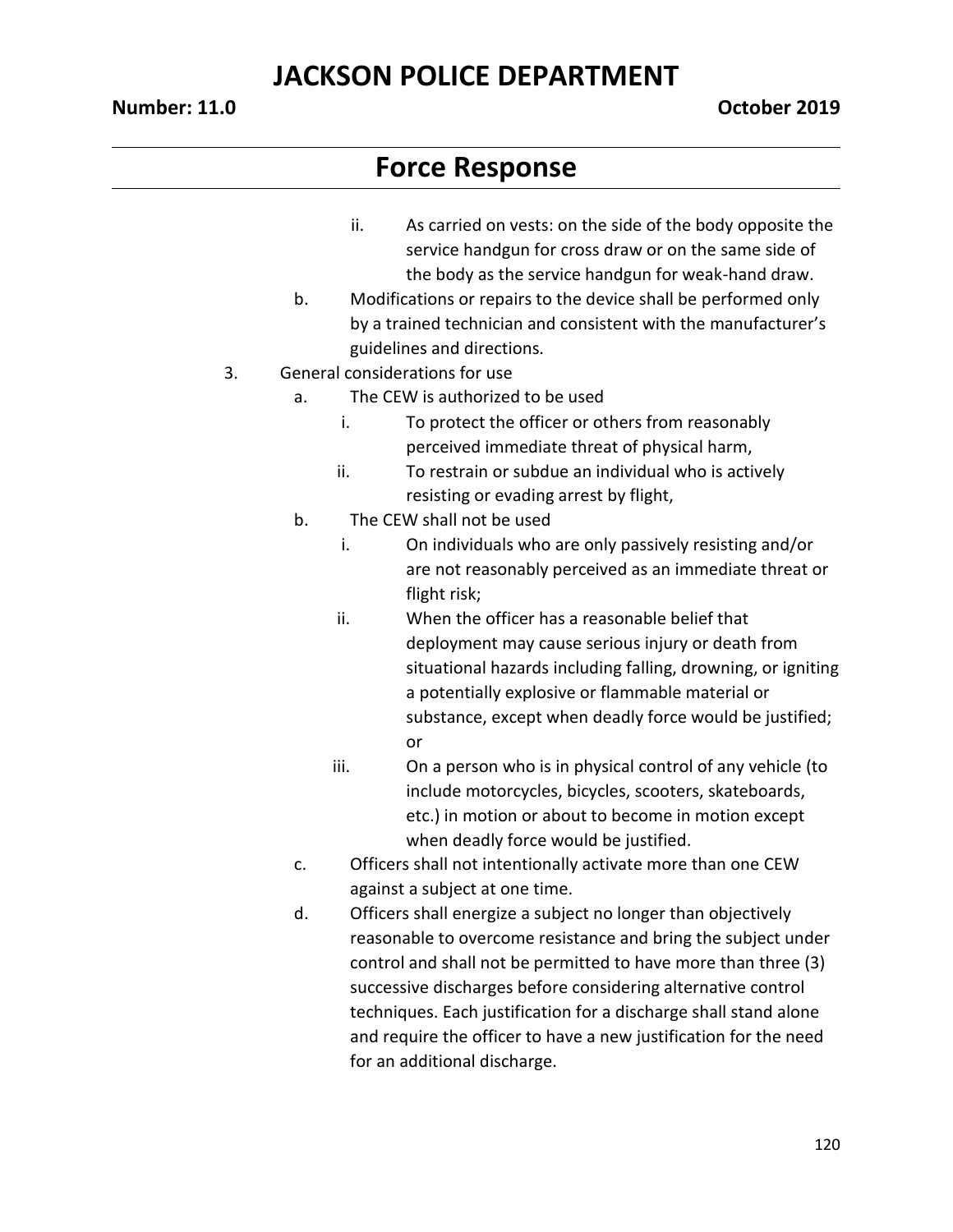#### **Number: 11.0 October 2019**

- e. Officers shall issue verbal and visual warnings consistent with training prior to deploying the CEW, when feasible, and allow a reasonable amount of time for the subject to comply unless doing so would increase the risk of injury to officers or others.
- f. When practical, officers should also notify assisting officers that they intend to deploy the CEW.
- 4. Primary Deployment
	- a. The CEW is most effective at overcoming resistance and gaining subject control when used in the probe mode. Accordingly, this is the preferred method of deployment.
	- b. The CEW shall be aimed at a preferred probe target location, consistent with training and manufacturers' recommendations.
	- c. The CEW shall not be intentionally aimed at a sensitive area, which includes the subject's face, eyes, head, throat, chest area, female breasts, groin, genitals, or known pre-existing injury areas, unless deadly force is authorized.
	- d. Officers should consider the totality of circumstances, including suspect movement, limited sighting capability, and their ability to accurately deploy the device, to reduce the risk of accidental probe contact to an unintended body part.
	- e. Due to the potential for independent drive-stuns (drive-stuns not used in conjunction with probe deployment) to cause permanent scarring, officers shall consider whether the potential benefit of using a drive stun reasonably outweighs the risks involved and minimize their use.
	- f. The CEW shall be discharged for an initial five-second cycle.
	- g. During and immediately after this cycle, the officer should verbally give resistance control instructions to the subject when practical to do so.
	- h. The officer should be aware that an energized subject might not be able to respond to commands during or immediately following exposure.
	- i. The officer should allow a reasonable amount of time to assess the effectiveness of the cycle, and to give the subject the opportunity to comply with the instructions given.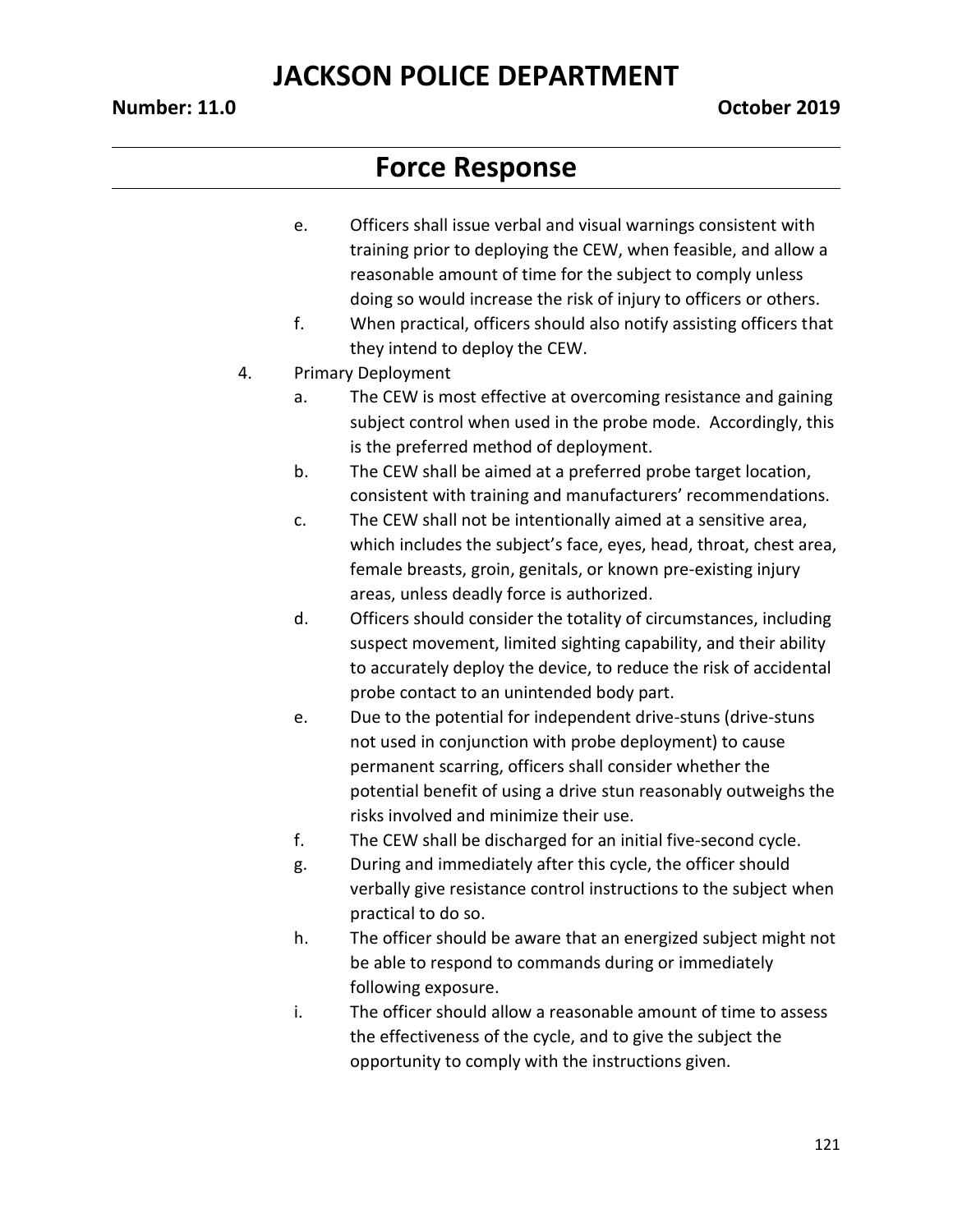#### **Number: 11.0 October 2019**

- j. The officer should evaluate, under the totality of circumstances presented, whether additional cycles are reasonably necessary and whether additional cycles appear reasonably likely to be effective in accomplishing the officer's lawful objectives. The evaluation shall include consideration of the enhanced risks to subjects exposed to multiple and/or prolonged CEW cycles.
- k. The officer should consider deploying a second cartridge if using a two-cartridge CEW, or deliver a follow-up drive-stun, or transitioning to alternative force options if the officer reasonably perceives that the subject has not responded to the CEW in the anticipated manner based on training and experience.
- l. To reduce the number of cycles and duration of exposure, the subject should be secured as soon as practical while exposed to the CEW cycle or immediately thereafter.
- 5. Secondary Deployment
	- a. All secondary deployment techniques are subject to the same guidelines and restrictions as initial deployments.
	- b. The CEW may also be used in close-range and self-defense in the drive-stun mode with the cartridge removed, or expended cartridge in place. When the device is used in the drive-stun mode it is primarily a coercive control tool, and less effective than when probes are deployed with adequate probe spread.
	- c. A preferred method of close-range secondary deployment with a single-shot CEW involves firing the probes at close range with the cartridge on, then applying the device in drive-stun mode consistent with training to an area of the body away from the probe location. When using a multi-shot device, the second set of probes can be deployed as a follow-up in a manner that is consistent with training to create an effective "probe spread."
- 6. Post-Deployment
	- a. If the probes penetrate the flesh, photographs of the contact area shall be taken before and after they are removed when practical.
	- b. The officer shall remove the probes from the subject as soon as practical after deployment and control, unless a probe has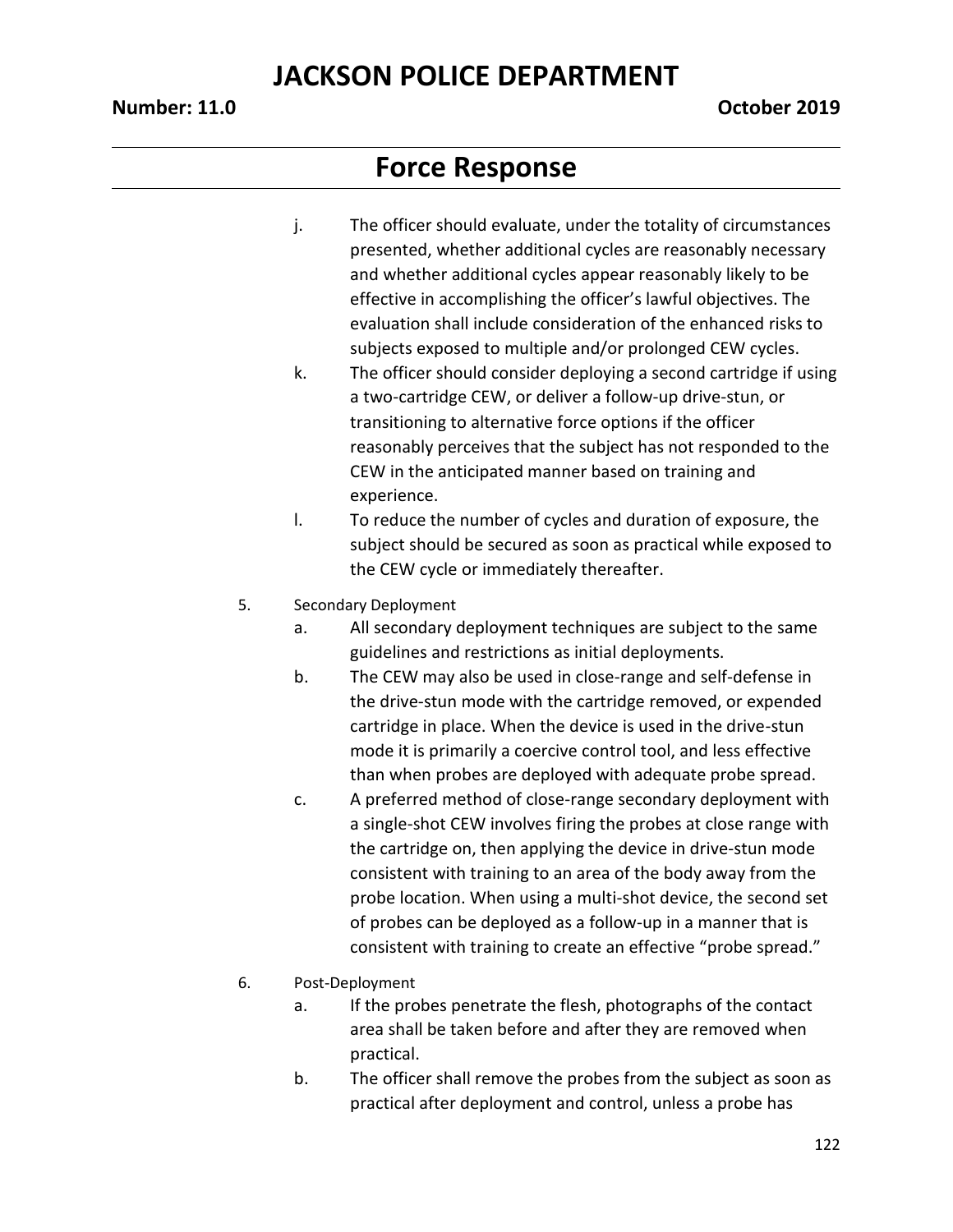# **Force Response**

contacted a sensitive area, such as the eyes, face, neck, genitals, or breasts of a female. Officers will not remove probes that have contacted a sensitive area.

- c. The probes shall be treated as a biohazard risk.
- d. Officers shall request emergency medical response for all deployments.
- e. Subjects will be transported to St. John's for advanced medical treatment as soon as possible prior to be taken to being taken to jail if any of the following occurs:
	- i. A probe has contacted a sensitive area, such as the eyes, face, neck, genitals, or breasts of a female.
	- ii. There is difficulty removing the probes.
	- iii. The subject does not appear to be recovering in a manner consistent with training and experience.
	- iv. The subject is part of an elevated risk population group.
	- v. The subject has been exposed to more than three CEW cycles or 15 seconds of discharge.
	- vi. The subject has been simultaneously exposed to the effects of more than one CEW device.
	- vii. The subject has exhibited signs of excited delirium as described in training, prior to or during CEW exposure.
	- viii. The subject reasonably appears to be affected by mental illness or is in medical distress.
- 7. Auditing
	- a. CEWs will be subjected to periodic and random data downloading. Regular downloading that is consistent with the manufacturer's recommendations will ensure that weapons have up-to-date firmware and a synced time clock. The data obtained will be reconciled with existing use-of-force reports for accountability.

### **11.11 SUPERVISOR NOTIFICATION REQUIRED**

- A. Officers shall notify a supervisor as soon as practical anytime force is applied under the following circumstances:
	- 1. Anytime any person is injured or killed during an incident (officer or others).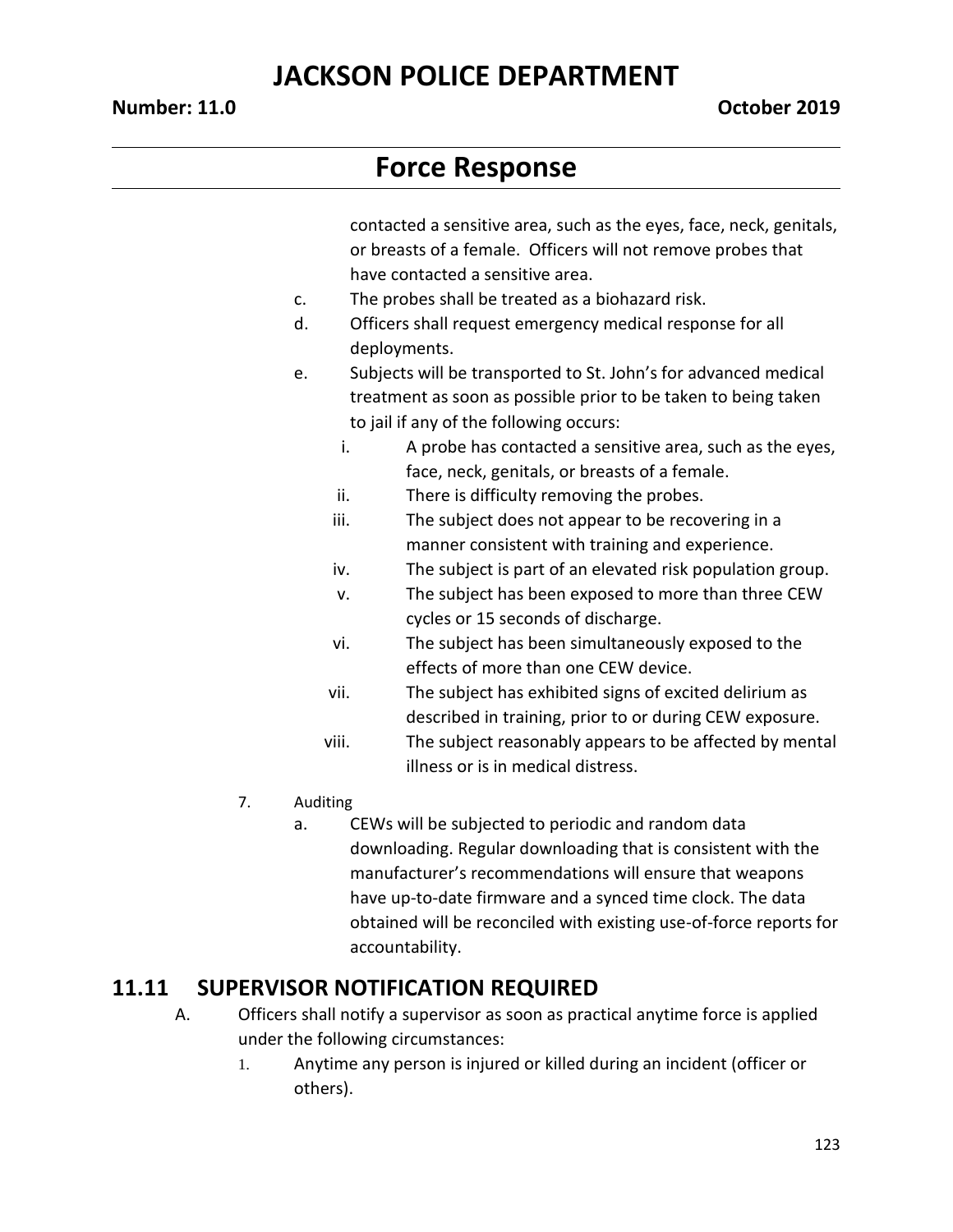#### **Number: 11.0 October 2019**

## **Force Response**

- 2. Anytime force is used.
- 3. Anytime an arrestee makes a claim of injury.
- 4. For any incident which is likely to be viewed as controversial.
- B. Supervisor notification shall be made while still at the scene, assuming it is safe to do so.
- C. Officers shall also notify a supervisor under the following circumstances:
	- 1. A subject is ground stabilized.
	- 2. A subject claims a handcuffing injury.
	- 3. There is a non-UOF injury while in contact with officer.
	- 4. A subject claims injury by officers for an injury that was pre-existing.

### **11.12 OFFICER RESPONSIBILITY, SUPERVISOR RESPONSE, AND DOCUMENTATION REQUIREMENTS**

- A. Officer Responsibilities
	- 1. Officers shall make every attempt to: secure the scene, protect any evidence, and request all witnesses to remain until a supervisor responds to the scene. In situations where this is not practical, officers shall request the full names, dates of birth, and contact information of any witness for later follow-up.
	- 2. Officers shall complete a police report documenting the use of force prior to the end of their shift unless otherwise directed by their supervisor.
- B. Officer Reporting
	- 1. All reports documenting a use of force shall be comprehensive and provide the degree of specificity necessary to fully document and evaluate the officer's force response.
	- 2. Officers should ensure that their police report accurately relates what the officer knew, observed, or believed at the time of the incident.
	- 3. At a minimum, reports shall include the following information.
		- a. Location, date, and time.
		- b. Information on the subject, including age, sex, race, and ethnicity.
		- c. Reason for initial contact between the subject and officer, including any suspected unlawful or criminal activity.
		- d. Whether the officer was: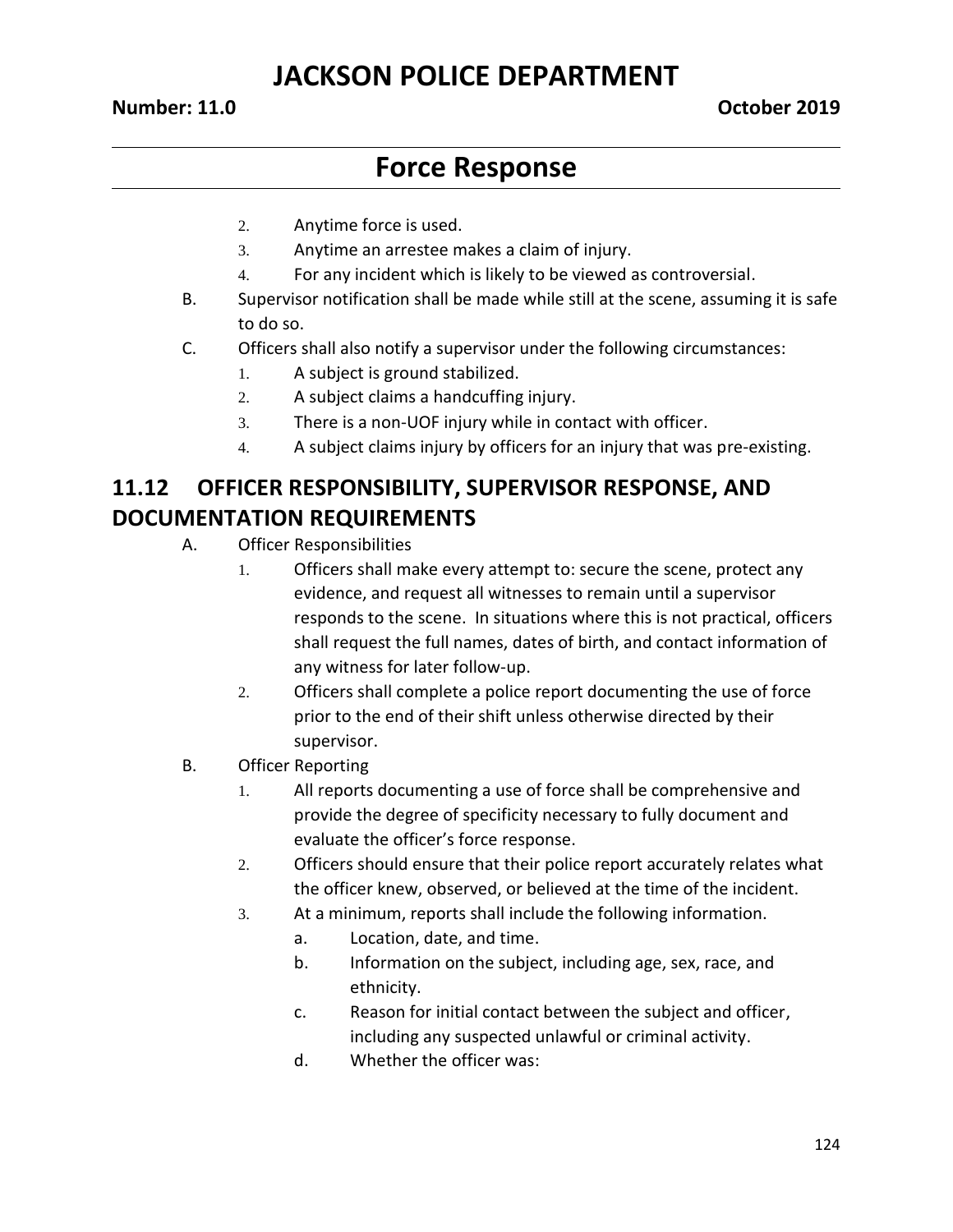- i. Readily identifiable as law enforcement, including whether he or she was in uniform or plainclothes.
- ii. Operating a marked or unmarked law enforcement vehicle or on foot patrol.
- iii. On or off duty.
- iv. Accompanied by other officers.
- e. Whether a supervisor or a senior officer acting in a supervisory capacity was, present or consulted at any point during the incident.
- f. Whether backup was requested and if so, when it arrived.
- g. Whether witnesses were present at the time.
- h. Whether there was any cause to believe the subject was armed or hostile,
- i. The subject's general demeanor, including any known or apparent impairments.
- j. Any verbal exchange that transpired.
- k. The full circumstances that supported a detention or arrest decision, where applicable, to include the severity of the crime or evidence discovered prior to the detention or arrest attempt by the officer(s).
- l. Any threat to the officer or another person.
- m. Type, intensity and duration of resistance to arrest by the subject to include any threat to others.
- n. Any de-escalation attempts made.
- o. Any force options available to the officer and the reason for the level of force response employed.
- p. Specific justification is required for UOF on an elevated risk population group.
- q. Any subject and officer injury or complaint of injury, medical treatment request/received, or refusal of medical treatment.
- r. Photographs of subject and officer injuries.
- s. Video and audio recordings made of the incident, including those made by body-worn cameras.
- t. If a CEW was deployed, specific justification shall be provided when the device has been used in any of the following manners:
	- i. It was used in drive-stun mode.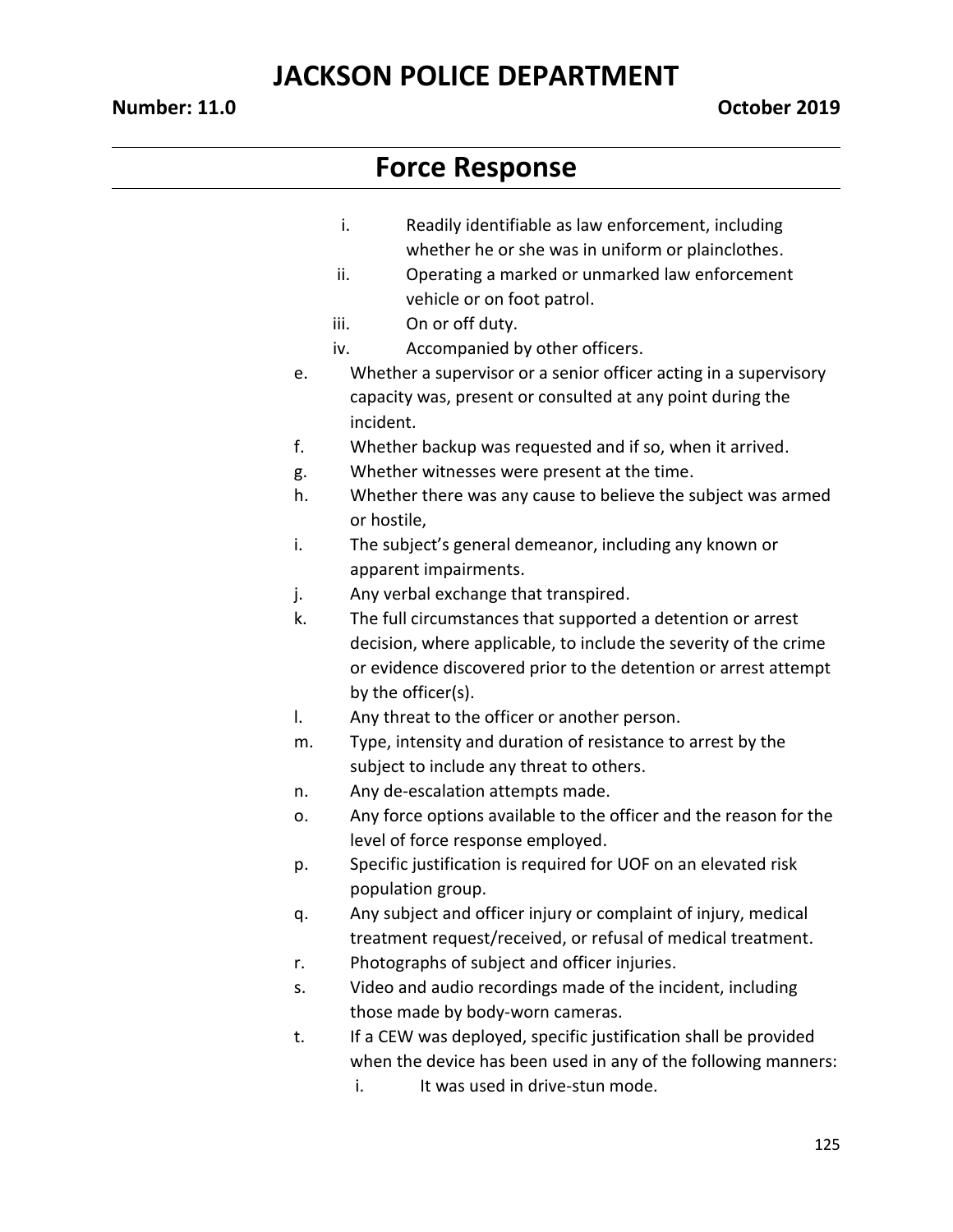#### **Number: 11.0 October 2019**

- ii. The subject was exposed to CEW discharge more than three cycles or longer than 15 seconds.
- iii. The subject was exposed to more than one simultaneous CEW exposure.
- iv. It was used on an individual in an elevated risk population group.
- u. If a CEW was deployed, the officer shall collect the cartridge, wire leads, darts, and some of the anti-felon identification markers (AFIDs), and secure them as evidence,
- v. If a CEW was deployed, the officer will make a request to the department CEW instructor to have the CEW data downloaded and included with the report,
- w. If less-lethal munition was deployed, the officer shall collect the less lethal munition projectile(s) and spent shell(s) and secure them as evidence in compliance with the agency's policy. Prior to packaging the officer shall determine if the projectile has biohazardous material on it and package it accordingly.
- x. If less-lethal munition was deployed, specific justification shall be provided for its use in any of the following manners:
	- i. The head, throat, face, arms, spine, or groin area of the suspect were intentionally targeted,
	- ii. The less lethal projectile was used on an individual in an elevated risk population group,
- C. Supervisor Responsibilities
	- 1. Upon receiving notification of a use of force, a supervisor shall respond as soon as is practical and do the following:
		- a. Verify the scene is secure.
		- b. Ensure that medical assistance for officer(s), suspect(s) and/or other persons has been summoned.
		- c. Contact the involved officer(s) and ascertain what occurred,
		- d. Notify the Operations Lieutenant or Chief of Police.
	- 2. A supervisor shall ensure all involved officers complete a detailed police report per this policy and that the following items are completed:
		- a. The officer's and subject's statements of actions are taken, and injuries sustained, and medical treatment needed or requested is obtained and documented.
		- b. Witnesses are identified and interviewed, as appropriate.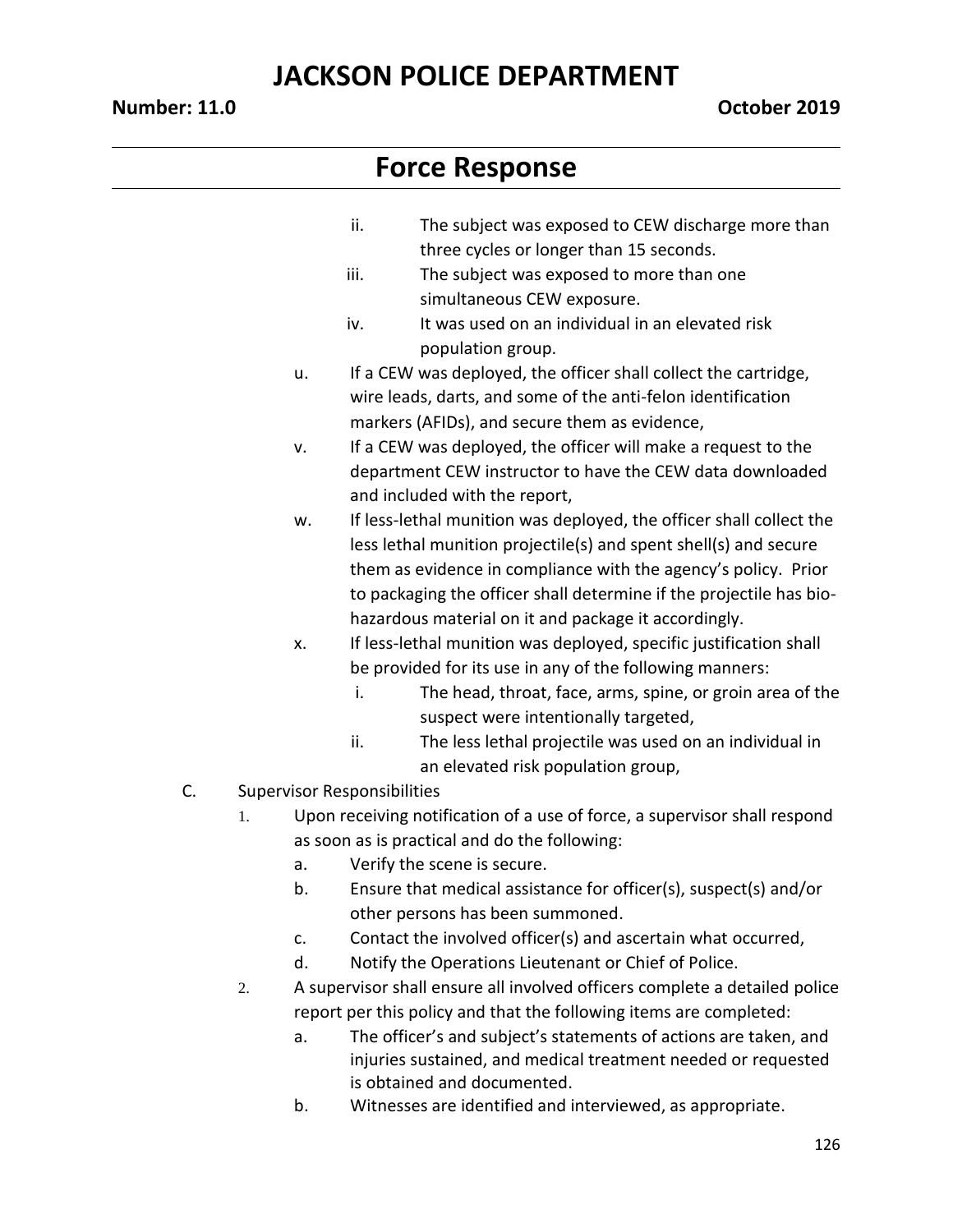## **Force Response**

- c. The scene of the incident is documented, as appropriate.
- d. Health care providers are interviewed concerning the injuries sustained and that those injuries are consistent with the reported uses of force.
- 3. A supervisor will ensure the officer police reports are to be completed by the end of shift except under the following circumstances:
	- a. Deadly force encounters.
	- b. Injury to officer that prevents them from completing the report,
	- c. Approval of Operations Lieutenant.
- 4. A supervisor should avoid investigating a use of force if they are directly involved in the application of force used, unless their role was minor.
- D. Supervisor Reporting
	- 1. The assigned supervisor shall complete a use of force report prior to the end of their shift unless otherwise directed by the Operations Lieutenant.
	- 2. Supervisors shall fully investigate the following to document the incident, ensure compliance with policy and identify training needs. The information will be reported to the Operations Lieutenant in memo form with any recommendations, (any video/photos shall be included):
		- a. A subject is ground stabilized,
			- i. If a supervisor's investigation reveals a person was injured as the result of ground stabilization, a full use of force investigation shall be conducted,
	- 3. A subject claims a handcuffing injury,
		- a. The supervisor investigation shall ensure adherence to the guidelines in JPD policy 10.3.,
		- b. If a supervisor's investigation reveals a person was injured as the result of handcuffs applied in a manner outside of department policy, a full UOF investigation shall be conducted,
			- i. There is a non-use of force injury while in contact with officer,
			- ii. A subject claims injury by officers for an injury that was pre-existing

### **11.13 POST DEADLY FORCE RESPONSE**

A. Officers shall do the following: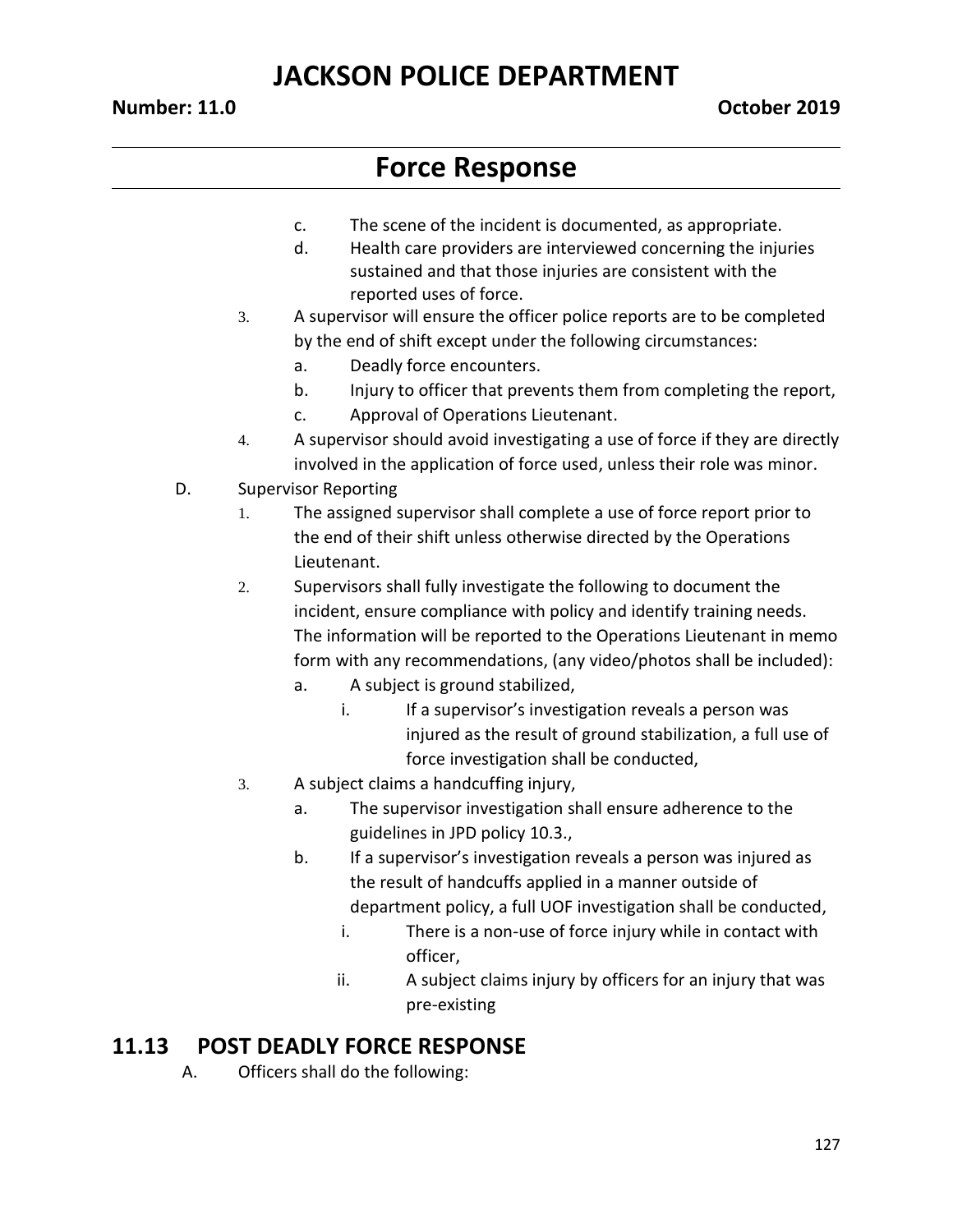#### **Number: 11.0 October 2019**

- 1. Administer appropriate first aid as soon as it is objectively reasonable to do so.
- 2. Remove the Person/Officer to the hospital if any possibility of life exists.
- 3. Notify immediate supervisor, Chief of Police and Operations Lieutenant.
- B. Supervisors shall do the following:
	- 1. The Chief of Police and/or the Operations Lieutenant will make a request for the Division of Criminal Investigation (DCI) to conduct an investigation.
	- 2. The Chief of Police and/or the Operations Lieutenant will designate a supervisor to conduct a Use of Force Investigation which will be completed separately from the DCI investigation.
	- 3. Supervisors are encouraged to use the Patrol Supervisor's Checklist for Officer Involved Shootings to document the initial response.
	- 4. A supervisor will ensure the scene(s) are secure. The supervisor at the scene, or in cases where there is no supervisor on duty, the senior officer at the scene, is immediately responsible for crime scene protection. Every effort should be made to preserve the scene(s) in its original condition. All items of evidence, weapons, patrol vehicles etc. should be left in place. Crime scene protection shall be maintained until the DCI team can respond.
- C. Involved officers shall be separated and removed from the scene as soon as it is practical to do so. Involved officers should be assigned a peer support officer(s) with orders not to talk to anyone about the incident, except with counsel and to answer questions involving immediate public safety concerns. Involved officers will be given a minimum of two sleep cycles before being required to give a statement, unless they choose to do so sooner. They shall be given an opportunity to review video of the event prior to giving a statement.
- D. Where possible, the officer will maintain possession of their firearm until the arrival of the DCI team. The peer support officer shall ensure the involved officer maintains his/her weapon in its condition, making no changes to the weapon, except to insure it's safely secured until relinquished to the appropriate investigator. The peer support officer will make arrangements to provide the involved officer a replacement weapon. The supervisor assigned to the officer shall note this exchange in his/her report.